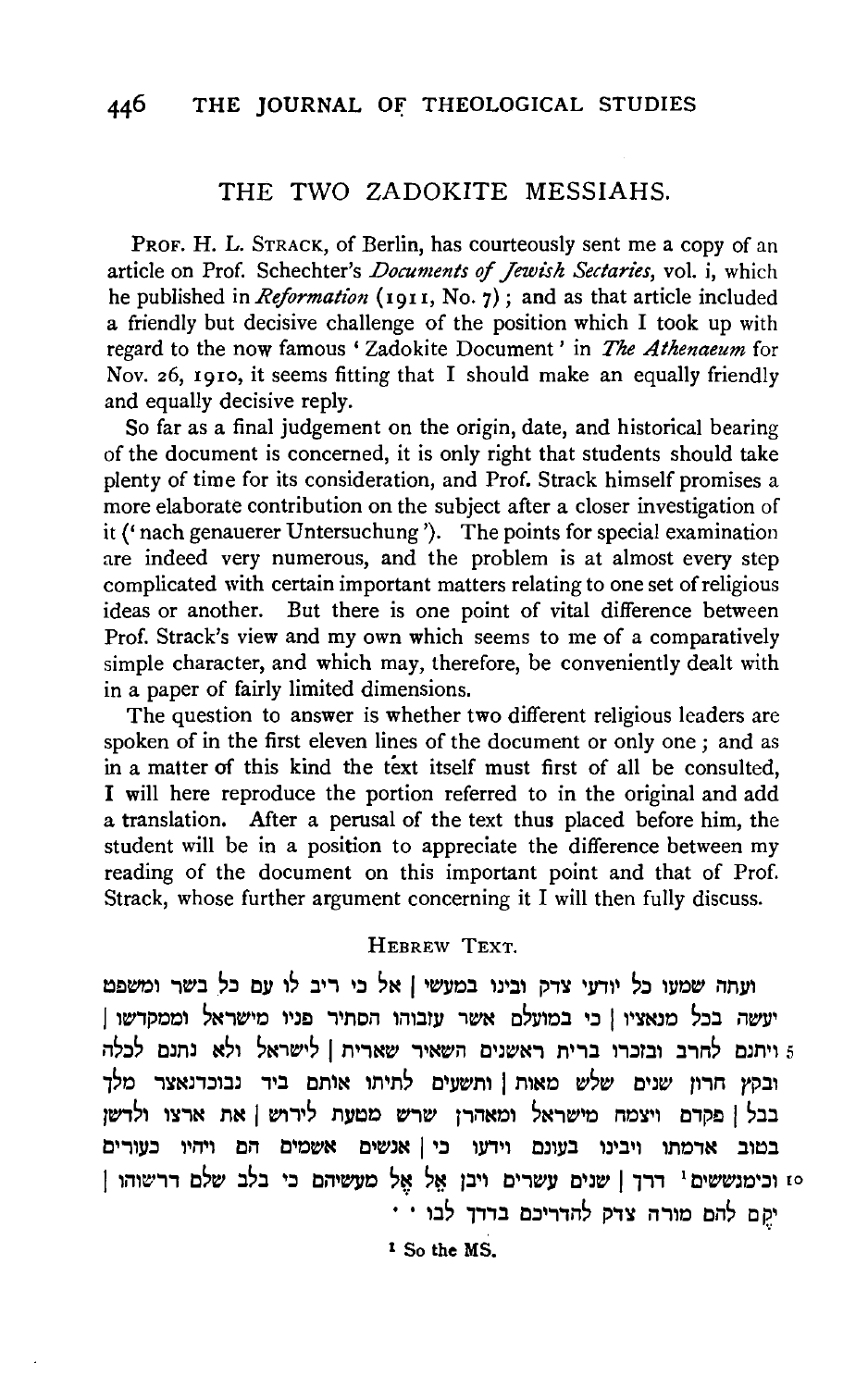**P. 1, I. 1. • 'And now hearken, all ye that know righteousness, and meditate upon** the works of God. For he has a controversy with all flesh, and he will execute judgement on all who contemn him. For because of their treachery in that they have forsaken him, has he hidden his face from Israel and from his sanctuary, and given them over unto the sword. Yet remembering the covenant he made with their forefathers<sup>1</sup> has he 5 left a remnant | to Israel, and gave them not over to complete destruction. And at the end of the wrath, [namely] three hundred and ninety years<sup>2</sup> after delivering them into the hand of Nebuchadnezzar, King of Babel, has he visited them, and he caused to sprout from Israel and Aaron a root of planting to possess his land, and to take pleasure in the good of his territory. And they meditated upon their sin, and they knew that they were guilty men, and like persons groping their way, I Io for twenty years. And God had regard to their works, for they sought him with a perfect heart. And he raised up for them a Teacher of Righteousness, in order to guide them in the way of his heart.'

> In my *Athenaeum* article referred to I said that 'two Messiahs are clearly indicated in the text if read in its natural sense'. Proof for this seemed to me unnecessary. We have here a regular series of Imperfects with  $wave$  consecutive (יצמח $\cdots$  יוּדְעוּ $\cdots$  יוּהוּו $\cdots$  ווּבן  $\cdots$  ווּקוּ $\cdots$ ). I regarded it, therefore, as self-evident that two different persons are introduced in these lines, a space of twenty years intervening between the beginnings of the two ministries. But Prof. Strack (following Prof. Schechter) thinks that the two are in reality only one; and if so, my initial conception of the problem would fall to the ground. Prof. Strack's own words are as follows :- ' A comparison of l. II with l.  $7$  of p. I does, it is true, produce at first an impression of different personalities (" macht allerdings zuerst den Eindruck der Verschiedenheit"), but this impression cannot be maintained in view of other indications. If, therefore, the statement about the "twenty years " is correct, it is necessary to assume that twenty years after its "sprouting", which need not necessarily be taken in the sense of "being born", the root appeared as the "Teacher of Righteousness".'

<sup>1</sup> Literally : the first ones.<br><sup>2</sup> On the strength of a confused statement of Talmudical chronology found in 'Abodah Zarah fol. o<sup>s</sup> Prof. Strack considers that by the 390 years after the conquest of Nebuchadnezzar the year 47 B. c. is meant. On the correct reckoning it would be 197 B. c. (587-390). That we have here to deal with an erroneous piece of chronology is only too likely, the more so as similar instances can be cited. But Rabbinic chronology having been faulty to the extent of 150 years (197-47), why not that of the sect of the document faultier still if the clear impressions derived from the persons and events mentioned in the document should be found to demand it. But the entire subject of the chronology of the document requires further investigation.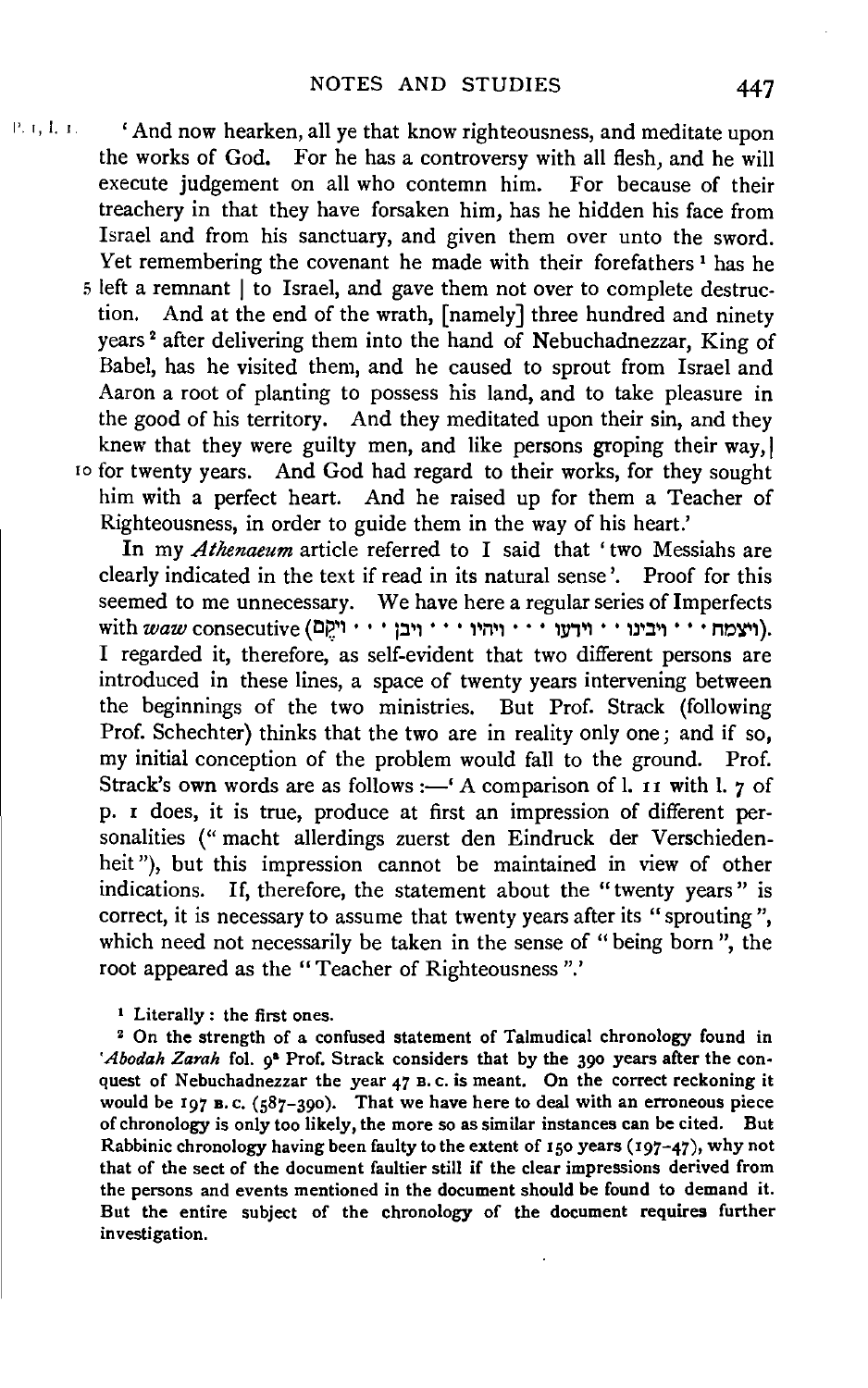## 448 THE JOURNAL OF THEOLOGICAL STUDIES

It is clear that Prof. Strack himself—and how can he help it? realizes that in its natural meaning the document would be taken to refer to two different persons in  $\overline{\mathbf{I}}$ . 7 and II respectively. Only he considers that other parts of it prove such a construction to be erroneous. It will, therefore, be best to collect in this place all the references to the ' Messiah' and the ' Teacher of Righteousness ' found in both the fragments published by Prof. Schechter, so as to place the student in a position to decide for himself whether the indications they contain force us to abandon the natural meaning of ll.  $\gamma$  and  $\pi$  is  $\pi$ , and to regard the ' root of planting ' as one and the same person with the 'Teacher of Righteousness '. In the notes which will accompany the phrases cited, some matters will incidentally be touched upon which have a bearing on the interpretation of the document in general.

r. There is first of all on p. 2, ll.  $12-13$  (fr. A) what may be fairly called the *locus classicus* of the document, and which had best be  $\,$ taken by itself :---CMN ויודיעם ביד משיחו רוח קדשו והוא אמת ובפרוש שמו i"ll/11i"l NJW ,e'N TIN,: 'And he made them know his Holy Spirit through his Messiah, and he is true. And in the explanation of his Name are their names. And those he hated has he caused to go astray.' (In the sentence : 'And in the explanation of his name are their names', I see an allusion to the great similarity of meaning between the name of *Bon* $\theta$ *ós*, founder of the Boethusian section of the Sadducees and yy. Jesus, *vide Athenaeum*, but this only by the way.)

Now is there anything in this passage which obliges us to accept the forced and unnatural construction put by Prof. Strack on Il. 7 and 11 of p.  $2$ ?-Clearly not! For the Messiah here spoken of may, in full accord with the usual sense of such sentences, be identical with the ' Teacher of Righteousness ' of I. I I, regarded as a separate personality. It is clear that the gift of the Holy Spirit could not have been bestowed during the ministry of the 'root of planting ', for the people were after its appearance still 'like blind men . . . groping their way'. That ministry was essentially a negative one. They learnt to know 'that they were guilty men ', but they could not find the way they wished to go. Then came the positive ministry of the 'Teacher', who guided them on the way which they had been seeking (compare Acts xix  $1-\xi$ ; also St John  $i 8-q$ ).

2. We may next conveniently put together the passages in which the title 'Teacher' (טורה), but also יורה is used in conformity with p. 1, l. II.

On p. 6, ll. Io-II (fr. A) is the sentence :- יוולתם לא ישינו עד עמד יורה הצדק באחרית היטים: 'And beside them none shall attain to it [i.e. to a certain religious way of life] until there arise he who teaches righteousness at the end of the days.'—Here we have a clear reference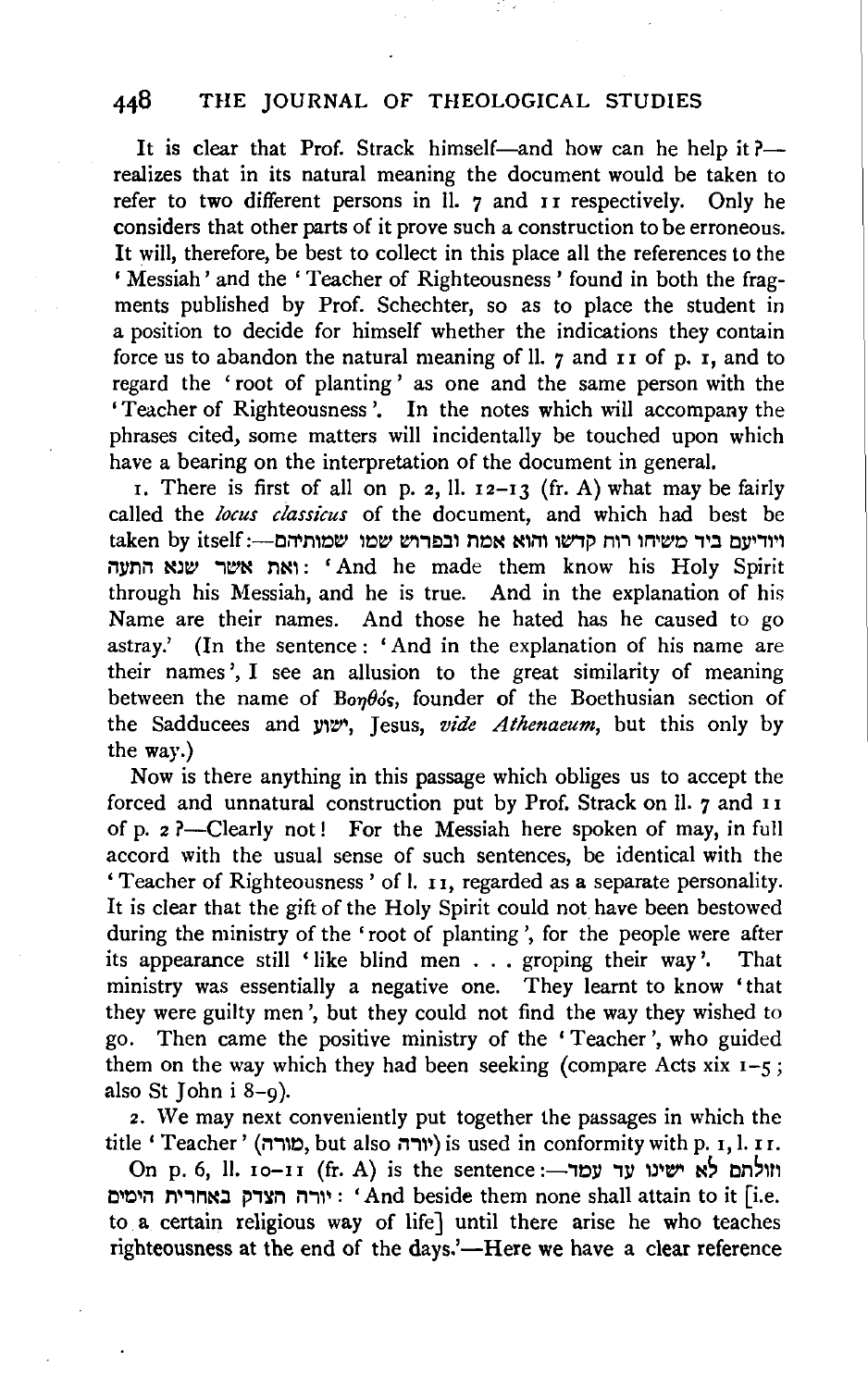to the expected reappearance of the 'Teacher' at the end of the dispensation then present.

At the close of p. 19 and the beginning of p. 20 (fr. B) is the very significant sentence :- ובכתבו לא יכתבו מיום האסף מורה היחיד עד עמוד משיח 'Mie'~l lil"'MO : 'And in his writing shall they [i.e. certain refractory people] not be written from the day when there was gathered in [i.e. died] the unique [or only] Teacher until there shall arise the Messiah from Aaron and Israel.' (Specially to be noted is the epithet  $\overline{\phantom{a}}$ , which-as Mrs Lewis of Cambridge has pointed out to me-is the exact equivalent of  $\int_{\text{max}}$ , the Old Syriac rendering of *povoyerns* in St John i 14; Pesh. similarly J.... But as this touches too closely on the question of identification of the persons referred to, it cannot be discussed in the present paper.)—The reference to the Messiah from Aaron and Israel will be noted again under  $(4)$ .

On p. 20, ll. 13-15 (fr. B) we read ;- ומיום האסף יוריה<sup>1</sup> היחיד עד תם כל c - אנשי המלחמה אשר הלכו עם איש הכוב כשנים ארבעים ארבעים . ' And from the day when there was gathered in [i.e. died] the unique Teacher until all the men of war who walked with the man of lies were destroyed there were about forty years.' (On my interpretation of the 'forty years' see the Athenaeum; the expressions used are, of course, adapted in the wellknown allusive style, from Deut. ii  $I_4$ -16. The rebels here spoken of -in my opinion, the followers of the Apostle Paul-are compared to the rebellious Israelites who were doomed to die in the desert prior to the entry of the people into Canaan.)

The last extant mention of the 'Teacher' is found in 1. 32 of p. 20 והתיסרו במשפטים הראשונים אשר נשפטו בני אנשי היחיד והאזינו—: (fr. B)<br>הלקול ו- And they shall be chastised by the first judgement in which : לקול מורה צדק the sons of the men of the unique one were judged, and they will listen to the voice of the Teacher of Righteousness.' (This sentence requires elucidation, but the mere literal rendering is sufficient for our present purpose; but it is, in connexion with all the four passages, important to note how frequently  $\delta t \delta \acute{a} \sigma \kappa a \lambda o$ s, = יורה $\dot{c}$ , is used of our Lord in the Gospels, and that in the disputed passage in Josephus, *Ant.* XVIII eh. iii 3, the same term is found.)

The question must now be asked whether there is anything in these four passages to make it necessary for us to take the series of Imperfects with *waw* consecutive in ll.  $I-II$  of p. 1 in any but their natural sense, and the confident answer may at once be given that there is absolutely nothing in them to point in such a direction. On the contrary, the passage at the end of p. 19 and the beginning of p. 20 may legitimately be taken to look the other way, the 'Teacher' being apparently regarded as distinct from the 'Messiah from Aaron and Israel'.

<sup>1</sup> The dots over the second  $\cdot$  merely mean that it is to be deleted.

YOL. XIJ. G g